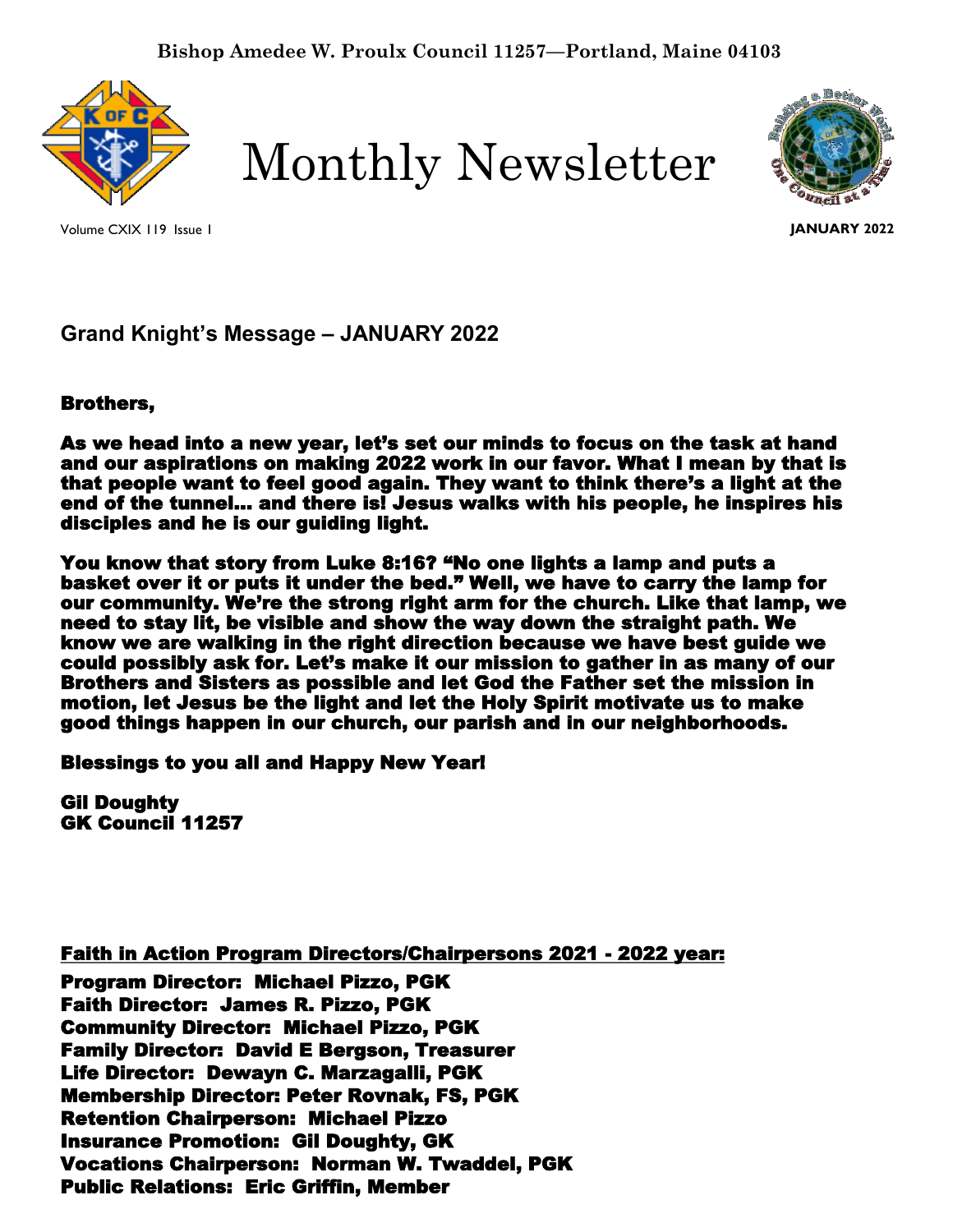#### **Call of Meeting to Order**

The JAN 11, 2022 IN PERSON business meeting was called to order by GK Gil Doughty at 7:00pm. Fr. Jack lead us with the opening prayer and GK Gil lead us in the Pledge of

#### **Roll Call of Officers**

| Chaplain Fr. Jack         | P |
|---------------------------|---|
| Grand Knight, G. Doughty  | P |
| Deputy GK, M. Pizzo       | P |
| Chancellor, N. Twaddel    | E |
| Recorder, J. Pizzo        | P |
| Fin. Secretary P. Rovnak  | P |
| Treasurer, D Bergson      | P |
| Lecturer                  | U |
| Advocate, R. Leduc        | Е |
| Warden, F. Stephens       | Е |
| IS Guard P. Sullivan      | P |
| OS Guard, D. Marzagalli   | E |
| 1 Yr. Trustee, J. Morin   | E |
| 2 Yr. Trustee , D. Pratt  | P |
| 3 Yr. Trustee, E. Griffin | E |
| $P = Present$             |   |
| $A = Absent$              |   |
| $E = Exquest$             |   |

## **Reading of Minutes of the Previous Meeting:**

Motioned made to dispense with the reading of the previous meeting. Second and passed.

**Report of Admissions Committee on Reading and voting for new members: No new admissions.** 

#### **The Chaplain's Report:**

**Fr. Jack spoke of the end to advent and upcoming Christmas Season with the birth of our lord Jesus.** 

# **Membership Statistics:**  Council Membership: Insurance Members 25 Associate Members 25 Insurance Members 1 Inactive Total 51 Of the 51 members, 11 are Honorary Life, 3 Honorary and 1 is Inactive

The aging of our council:

 $20 - 30 = 0$   $31 - 40 = 2$  $41 - 50 = 5$   $51 - 60 = 12$  $61 - 70 = 16$   $71 - 80 = 15$ 

 $81 - 90 = 1$ 

The average age **of membership 66**

## **The Following Have Received the Honors of the 2nd & 3rd Degrees:**

**NONE** 

**The Following Have Received the Honors of the 4th Degree:** 

**NONE**.

**The Treasurer report: 12/31/21**

**BEGINNING BAL. 12/01/21** \$**2,636.60**

**INCOME**

**12 members dues 2022 \$ 279.00**

**TOTAL INCOME \$ 279.00** 

#### **EXPENSES**

**Bank Chg. For Checks (\$ 105.77) Essay Winner (\$ 50.00)** Essay Winner (\$

**TOTAL EXPENSES (\$ 205.77)**

**ENDING BAL. 12/31/21 \$2,709.83**

**Respectfully submitted, David Bergson, Treasurer**

**Motioned to accept the report was unanimously approved.**

## **Reading of Bills and Communications:**

No Bills or Mail

# **The Financial Secretary Report:**

FS Peter Rovnak has mailed or delivered dues bills for 2022. 8 members past due, 2nd notice to be mailed in January 2022.

#### **Trustee's Report**

**Preparing 6 month Semi-Annual Audit ending 12/31/21. Trustee's to view when completed.**

#### **The Chancellor's Report:**

**NONE**

#### **Report of Service Program Committees:**

**Essay Contest was completed and 2 winners were awarded \$50 each and will go on to the State contest and hopefully to National.**

**Removal & Storage of Crèche**

**Removal & Storage of lights for Christmas at St. Joseph's Church**

**Mitton Tree removed from both churches,** 

- **Unfinished Business:**
- **NONE**

# **NEW BUSINESS:**

- 
- **Discussed plans for the coming year.**

**Masks are now required when attending our inperson monthly business meeting.**

**District Deputy Report: NONE**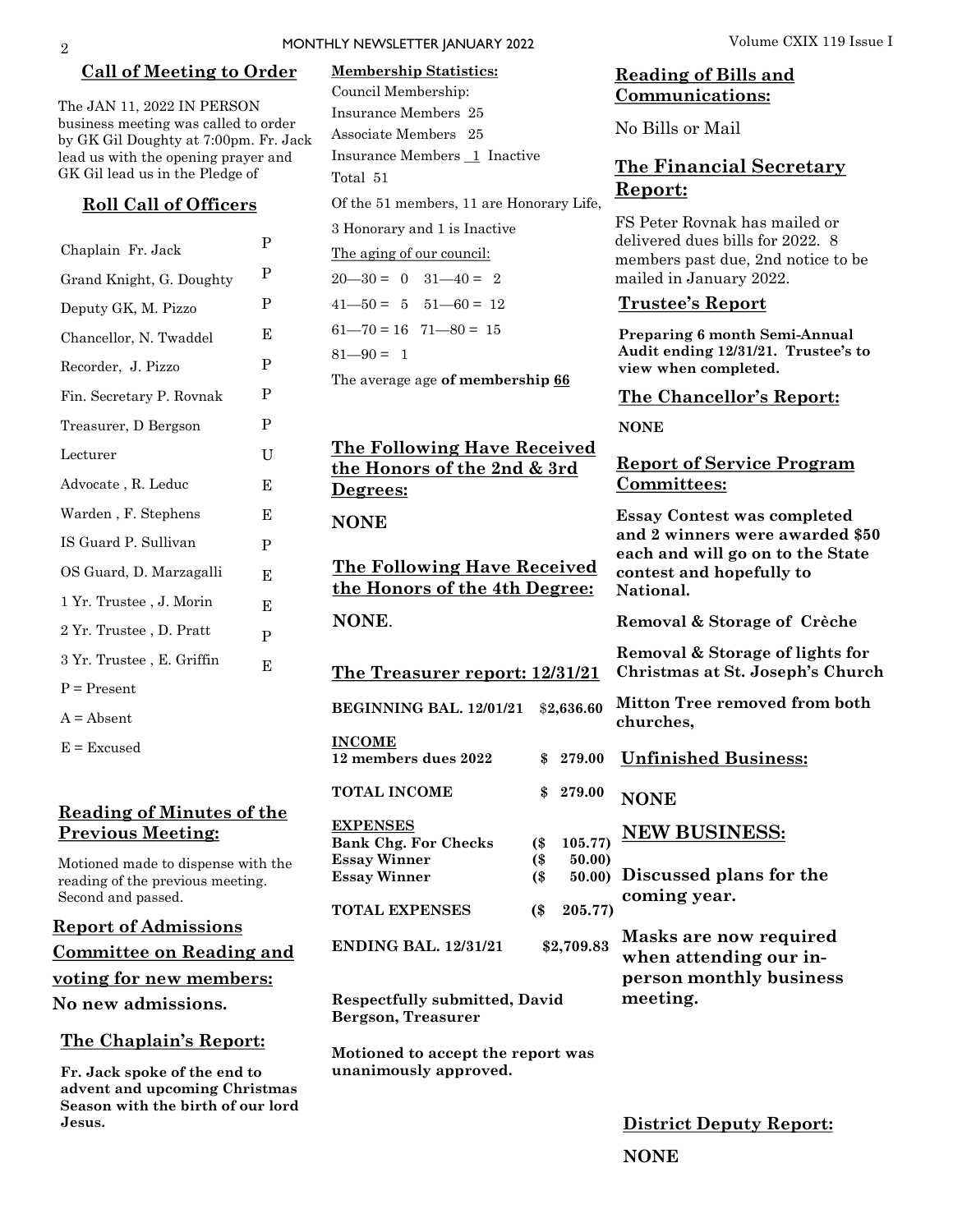3 **UPCOMING EVENTS:**

**January 2022: Help needed to assist with Baby Bottle drive during weekend masses at St. Joseph's Church for month of January to benefit Planned Parenthood. If you are attending one of the Sunday Masses at St. Joseph's and able to help please email Mike Pizzo, phs63@aol.com.**

**We will not be doing our Hoop Shoot at St. Brigid for this year due to Covid restrictions.** 

**Feb. 8, 2022 Council Business Meeting St. Pius Hall Annex at 7:00pm.**

**Feb. 12, 2022: Take-out Turkey Dinner at St. Pius Hall with Council 101. Please see church bulleting with more information. Also if you are available to volunteer to help please contact Mike Pizzo.** 

| <b>Good of the Order:</b><br>Prayers are offered for the<br>following members and friends<br>of our council:                                                              | <b>Lecturer Report:</b><br><b>NONE</b>                                                                                                         | <b>Happy Birthday Wishes to</b><br><u>following members:</u>                                          |  |
|---------------------------------------------------------------------------------------------------------------------------------------------------------------------------|------------------------------------------------------------------------------------------------------------------------------------------------|-------------------------------------------------------------------------------------------------------|--|
|                                                                                                                                                                           | <b>News of the Fourth Degree:</b>                                                                                                              | <b>Frank Stephens</b><br><b>JAN 06</b>                                                                |  |
| Katie Bergson, Daughter of Bro.<br><b>Dave Bergson</b><br>Bro. Jim Pizzo<br>Mary Polito, wife of Bro. Jim<br>Pizzo                                                        | Our 4th Degree Assembly<br>337 meets in Portland at St.<br>Pius Hall on the 2nd Monday<br>of the month at 7:00pm.<br>Please consider attending | <b>Jim Merrill</b><br><b>JAN 21</b><br><b>Mark Cannon</b><br><b>JAN 28</b><br>G. David Brimmer FEB 14 |  |
| <b>Bro. Jerry Morin</b><br><b>Bro. John Laplante</b>                                                                                                                      | the 4th Degree meeting they                                                                                                                    | <b>Blessings and</b><br>Congratulations.                                                              |  |
| <b>Connie Ryan wife of deceased</b><br>member Ed Ryan                                                                                                                     | are in need of member<br>participation.                                                                                                        |                                                                                                       |  |
| Fr. Vince Curtin<br>Fr. Ted Corley                                                                                                                                        | <b>COUNCIL INSURANCE</b><br><b>AGENT</b>                                                                                                       |                                                                                                       |  |
| Fr. Don Bosco<br><b>Rovnak family</b>                                                                                                                                     | <b>Bill Weiss 691-0867</b>                                                                                                                     |                                                                                                       |  |
| <b>Ramos Family</b><br><b>Corinne Pratt Daughter of Bro.</b><br><b>Dick Pratt</b>                                                                                         | William.weiss@KofC.org                                                                                                                         | <b>EDITORS NOTE:</b><br><b>Please address omissions</b><br>and corrections to:                        |  |
|                                                                                                                                                                           |                                                                                                                                                | <b>PP Michael Pizzo</b>                                                                               |  |
| Please take a moment to feel the movement of your council. We are, together, making a<br>difference in our Parish and Community. If you are not already actively involved |                                                                                                                                                | Email: phs63@aol.com                                                                                  |  |
| please consider the good we do and in greater numbers the more that we will be able to                                                                                    | Tel: 207-797-6326                                                                                                                              |                                                                                                       |  |

accomplish. I invite you to come with us on a journey to fulfillment.

**Our business meetings are held at 7:00PM in the annex of St. Pius, Fr. Flanagan Hall, 2nd Tuesday of every month (Except the months of July and August). Please review the Upcoming Events included in this newsletter and we welcome your participation and attendance.** 

# **Calendar of Events**

**A copy of our Calendar of Events for this fraternal year is available on OLHP website under KC Council 11257 or contact Program Director, Brother Michael Pizzo at phs63@aol.com or 233-4780.**